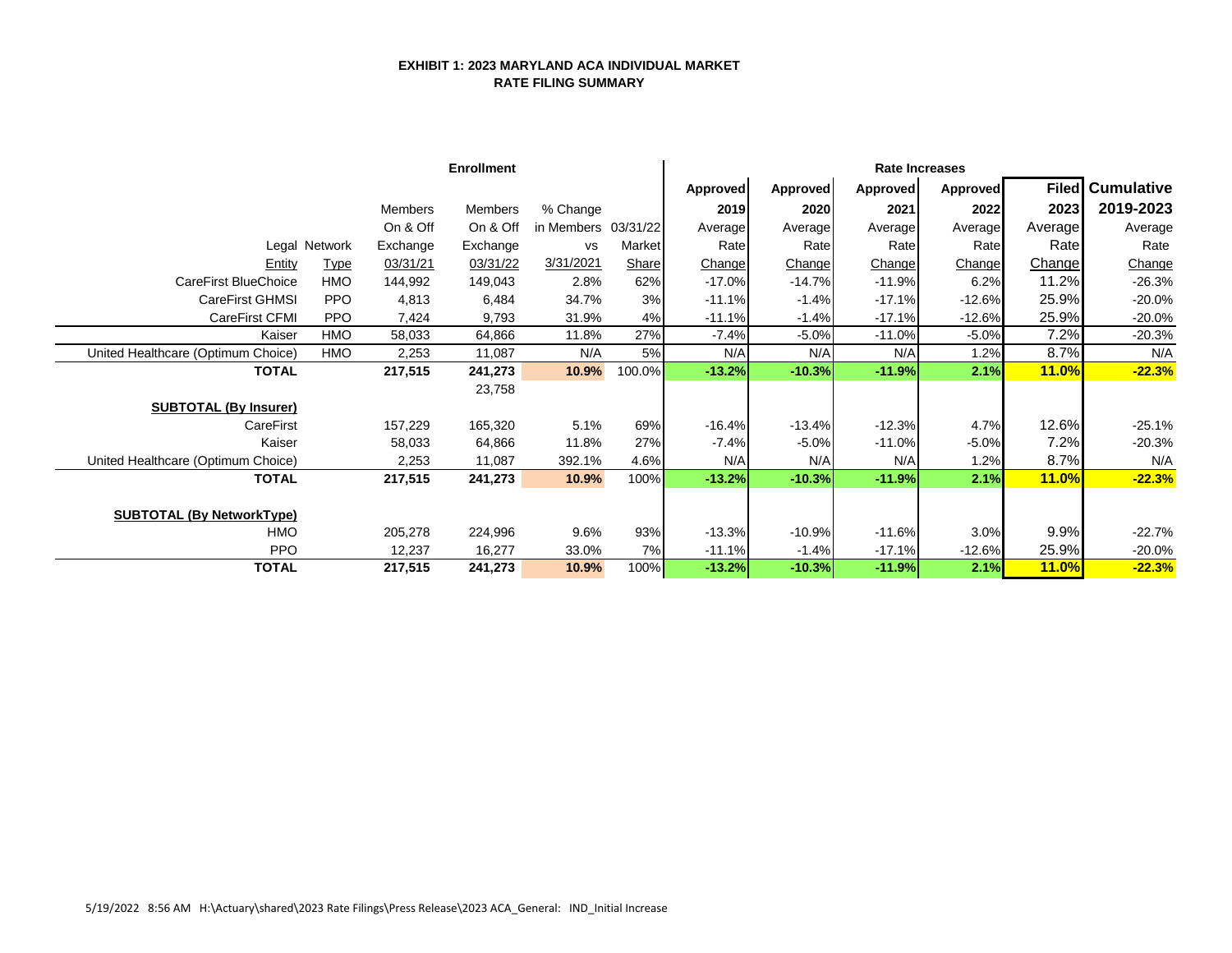### **Exhibit 2 2023 ACA: INDIVIDUAL MARKET ILLUSTRATIVE PREMIUM IMPACTS BALTIMORE RATES**

| Lowest Cost Bronze Plan |                |          |        |         |         | Lowest Cost Bronze Plan |
|-------------------------|----------------|----------|--------|---------|---------|-------------------------|
|                         |                | 2022     | $\%$   | 2023    |         |                         |
|                         | <b>Network</b> | Monthly  | Rate   | Monthly | Monthly |                         |
| Carrier                 | Type           | Approved | Change | Filed   | Change  | Carrie                  |
| CareFirst BlueChoice    | <b>HMO</b>     | \$240    | 14.1%  | \$274   | \$34    | CareFirst BlueChoic     |
| CareFirst GHMSI/CFMI    | <b>PPO</b>     | \$392    | 26.7%  | \$496   | \$104   | CareFirst GHMSI/CFM     |
| Kaiser                  | <b>HMO</b>     | \$234    | 5.6%   | \$247   | \$13    | Kaise                   |
| United Healthcare       |                |          |        |         |         | <b>United Healthcar</b> |
| (Optimum Choice)        | <b>HMO</b>     | \$256    | 4.6%   | \$268   | \$12    | (Optimum Choice         |

| Lowest Cost Silver Plan |                |          |         |         |                | Lowest Cost Silver Plan |
|-------------------------|----------------|----------|---------|---------|----------------|-------------------------|
|                         |                | 2022     | $\%$    | 2023    |                |                         |
|                         | <b>Network</b> | Monthly  | Rate    | Monthly | <b>Monthly</b> |                         |
| Carrier                 | Type           | Approved | Change  | Filed   | Change         | <u>Carı</u>             |
| CareFirst BlueChoice    | <b>HMO</b>     | \$323    | $9.2\%$ | \$353   | \$30           | CareFirst BlueCho       |
| CareFirst GHMSI/CFMI    | PPO.           | \$453    | 26.1%   | \$571   | \$118          | CareFirst GHMSI/CF      |
| Kaiser                  | <b>HMO</b>     | \$261    | 5.4%    | \$275   | \$14           | Kais                    |
| United Healthcare       |                |          |         |         |                | United Healthca         |
| (Optimum Choice)        | <b>HMO</b>     | \$335    | 8.3%    | \$363   | \$28           | (Optimum Choi           |

| Lowest Cost Gold Plan |                |          |        |         |                | Lowest Cost Gold Plan |
|-----------------------|----------------|----------|--------|---------|----------------|-----------------------|
|                       |                | 2022     | %      | 2023    |                |                       |
|                       | <b>Network</b> | Monthly  | Rate   | Monthly | <b>Monthly</b> |                       |
| Carrier               | Type           | Approved | Change | Filed   | Change         | <u>Car</u>            |
| CareFirst BlueChoice  | <b>HMO</b>     | \$348    | 11.2%  | \$387   | \$39           | CareFirst BlueCho     |
| CareFirst GHMSI/CFMI  | PPO.           | \$473    | 26.1%  | \$597   | \$123          | CareFirst GHMSI/C     |
| Kaiser                | <b>HMO</b>     | \$291    | 13.4%  | \$330   | \$39           | Kа                    |
| United Healthcare     |                |          |        |         |                | United Healtho        |
| (Optimum Choice)      | <b>HMO</b>     | \$328    | 4.3%   | \$342   | \$14           | (Optimum Cho          |

## **SELF-ONLY ILLUSTRATION (AGE 40) FAMILY OF FOUR ILLUSTRATION (AGES 45, 43, 15, 13)**

| owest Cost Bronze Plan |                |          |        |         |         | Lowest Cost Bronze Plan |                |          |        |                |                |
|------------------------|----------------|----------|--------|---------|---------|-------------------------|----------------|----------|--------|----------------|----------------|
|                        |                |          |        |         |         |                         |                |          |        |                |                |
|                        |                | 2022     | %      | 2023    |         |                         |                | 2022     | %      | 2023           |                |
|                        | <b>Network</b> | Monthly  | Rate   | Monthly | Monthly |                         | <b>Network</b> | Monthly  | Rate   | <b>Monthly</b> | <b>Monthly</b> |
| Carrier                | <u>Type</u>    | Approved | Change | Filed   | Change  | Carrier                 | <b>Type</b>    | Approved | Change | <b>FILED</b>   | Change         |
| CareFirst BlueChoice   | <b>HMO</b>     | \$240    | 14.1%  | \$274   | \$34    | CareFirst BlueChoice    | <b>HMO</b>     | \$826    | 14.1%  | \$942          | \$116          |
| CareFirst GHMSI/CFMI   | <b>PPO</b>     | \$392    | 26.7%  | \$496   | \$104   | CareFirst GHMSI/CFMI    | <b>PPO</b>     | \$1.348  | 26.7%  | \$1,708        | \$360          |
| Kaiser                 | <b>HMO</b>     | \$234    | 5.6%   | \$247   | \$13    | Kaiser                  | <b>HMO</b>     | \$805    | 5.6%   | \$850          | \$45           |
| United Healthcare      |                |          |        |         |         | United Healthcare       |                |          |        |                |                |
| (Optimum Choice)       | <b>HMO</b>     | \$256    | 4.6%   | \$268   | \$12    | (Optimum Choice)        | <b>HMO</b>     | \$880    | 4.6%   | \$921          | \$41           |

| west Cost Silver Plan |                |          |        |              |         | Lowest Cost Silver Plan |                |          |        |                |         |
|-----------------------|----------------|----------|--------|--------------|---------|-------------------------|----------------|----------|--------|----------------|---------|
|                       |                | 2022     | %      | 2023         |         |                         |                | 2022     | %      | 2023           |         |
|                       | <b>Network</b> | Monthly  | Rate   | Monthly      | Monthly |                         | <b>Network</b> | Monthly  | Rate   | <b>Monthly</b> | Monthly |
| Carrier               | <u>Type</u>    | Approved | Change | <b>Filed</b> | Change  | Carrier                 | <b>Type</b>    | Approved | Change | <b>FILED</b>   | Change  |
| CareFirst BlueChoice  | <b>HMO</b>     | \$323    | 9.2%   | \$353        | \$30    | CareFirst BlueChoice    | <b>HMO</b>     | \$1.112  | 9.2%   | \$1,214        | \$102   |
| CareFirst GHMSI/CFMI  | <b>PPO</b>     | \$453    | 26.1%  | \$571        | \$118   | CareFirst GHMSI/CFMI    | <b>PPO</b>     | \$1,560  | 26.1%  | \$1,967        | \$407   |
| Kaiser                | <b>HMO</b>     | \$261    | 5.4%   | \$275        | \$14    | Kaiser                  | <b>HMO</b>     | \$900    | 5.4%   | \$948          | \$48    |
| United Healthcare     |                |          |        |              |         | United Healthcare       |                |          |        |                |         |
| (Optimum Choice)      | <b>HMO</b>     | \$335    | 8.3%   | \$363        | \$28    | (Optimum Choice)        | HMO            | \$1,154  | 8.3%   | \$1,249        | \$95    |

| west Cost Gold Plan  |                |          |        |         |         | Lowest Cost Gold Plan |                |          |        |              |         |
|----------------------|----------------|----------|--------|---------|---------|-----------------------|----------------|----------|--------|--------------|---------|
|                      |                | 2022     | %      | 2023    |         |                       |                | 2022     | %      | 2023         |         |
|                      | <b>Network</b> | Monthly  | Rate   | Monthlv | Monthly |                       | <b>Network</b> | Monthly  | Rate   | Monthly      | Monthly |
| Carrier              | <u>Type</u>    | Approved | Change | Filed   | Change  | Carrier               | <b>Type</b>    | Approved | Change | <b>FILED</b> | Change  |
| CareFirst BlueChoice | <b>HMO</b>     | \$348    | 11.2%  | \$387   | \$39    | CareFirst BlueChoice  | <b>HMO</b>     | \$1.199  | 11.2%  | \$1,333      | \$135   |
| CareFirst GHMSI/CFMI | <b>PPO</b>     | \$473    | 26.1%  | \$597   | \$123   | CareFirst GHMSI/CFMI  | <b>PPO</b>     | \$1,629  | 26.1%  | \$2,054      | \$425   |
| Kaiser               | <b>HMO</b>     | \$291    | 13.4%  | \$330   | \$39    | Kaiser                | <b>HMO</b>     | \$1.003  | 13.4%  | \$1.137      | \$134   |
| United Healthcare    |                |          |        |         |         | United Healthcare     |                |          |        |              |         |
| (Optimum Choice)     | <b>HMO</b>     | \$328    | 4.3%   | \$342   | \$14    | (Optimum Choice)      | <b>HMO</b>     | \$1.129  | 4.3%   | \$1,177      | \$49    |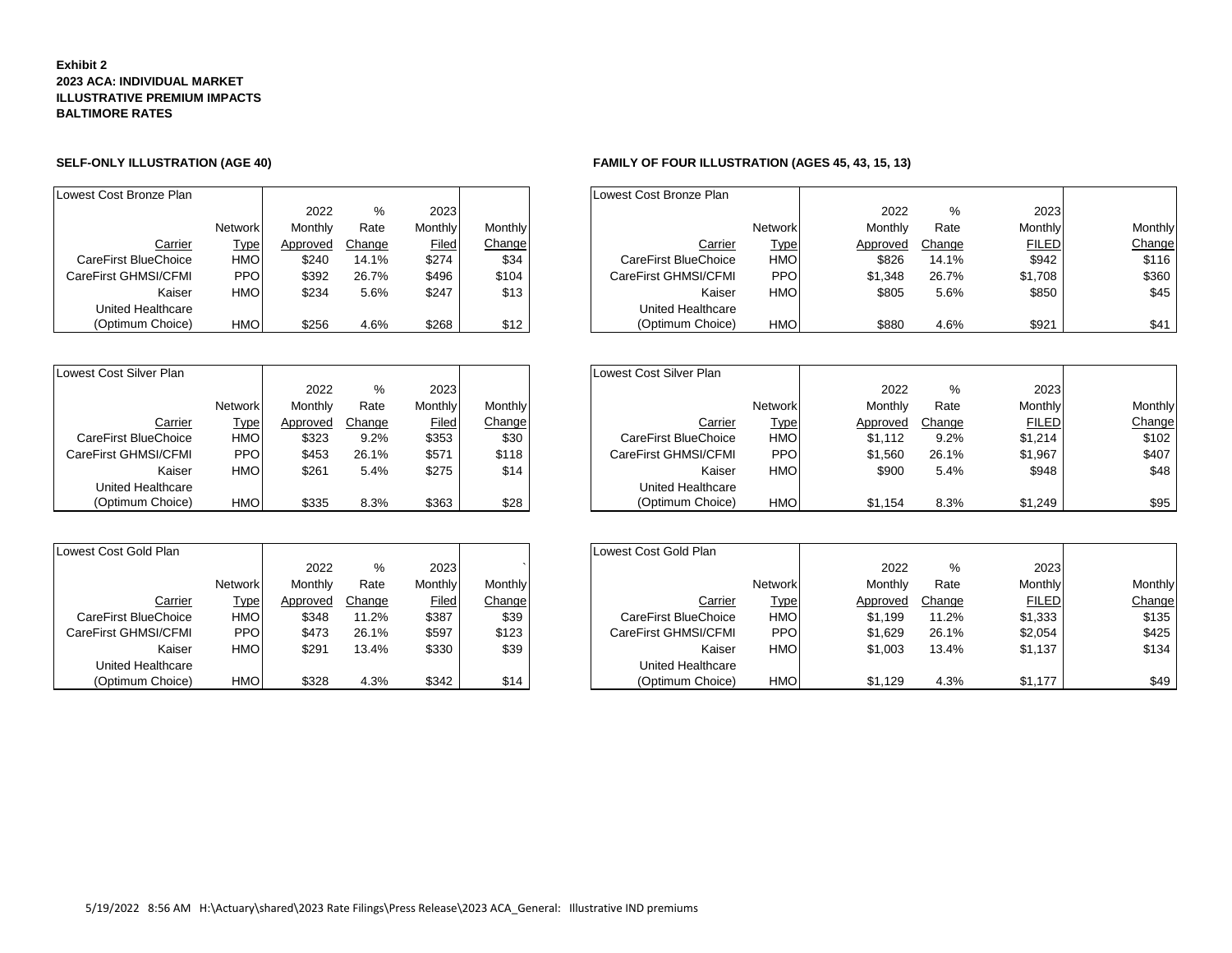## **EXHIBIT 3: 2023 MARYLAND, ACA, SMALL GROUP MARKET RATE FILING SUMMARY**

 $\overline{\phantom{a}}$ 

┑

|                                       |            |                |          |                     |          | Approved  | Approved  | <b>Filed</b><br>05/02/22 | <b>Filed</b><br>05/02/22 | <b>Filed</b><br>05/02/22 | <b>Filed</b><br>05/02/22 | <b>Filed</b><br>05/02/22 |
|---------------------------------------|------------|----------------|----------|---------------------|----------|-----------|-----------|--------------------------|--------------------------|--------------------------|--------------------------|--------------------------|
|                                       |            | <b>Members</b> | Members  | % Change            |          | 2021      | 2022      | 1Q23                     | 2Q23                     | 3Q23                     | 4Q23                     | 2023                     |
|                                       |            | On & Off       |          | On & Off in Members | 02/28/22 | Average   | Average   | Average                  | Average                  | Average                  | Average                  | Average                  |
| Legal                                 | Network    | Exchange       | Exchange | <b>VS</b>           | Market   | Rate      | Rate      | Rate                     | Rate                     | Rate                     | Rate                     | Rate                     |
| Entity                                | Type       | 02/28/21       | 02/28/22 | 02/28/22            | Share    | Increase* | Increase* | Increase                 | Increase                 | Increase                 | Increase                 | <b>Increase</b>          |
| CareFirst BlueChoice, Inc.            | <b>HMO</b> | 173,199        | 175,433  | 1.3%                | 71%      | 3.1%      | 4.4%      | 13.1%                    | 13.5%                    | 10.1%                    | 10.5%                    | 11.7%                    |
| <b>CF GHMSI</b>                       | <b>PPO</b> | 12,767         | 12,819   | 0.4%                | 5%       | 2.0%      | 3.7%      | 4.7%                     | 5.4%                     | 6.2%                     | 7.0%                     | 5.8%                     |
| <b>CF CFMI</b>                        | <b>PPO</b> | 6,754          | 7,146    | 5.8%                | 3%       | 2.0%      | 3.7%      | 4.7%                     | 5.4%                     | 6.2%                     | 7.0%                     | 5.8%                     |
| United Healthcare of the Mid-Atlantic | <b>HMO</b> | 4,508          | 3,713    | $-17.6%$            | 1%       | 3.5%      | 9.4%      | 9.8%                     | 10.0%                    | 10.2%                    | 10.6%                    | 10.1%                    |
| United Healthcare (Optimum Choice)    | <b>HMO</b> | 11,499         | 9,399    | $-18.3%$            | 4%       | $-2.7%$   | 7.0%      | 9.7%                     | 9.9%                     | 10.1%                    | 10.4%                    | 10.0%                    |
| United Healthcare (MAMSI)             | EPO        | 14,429         | 11,791   | $-18.3%$            | 5%       | 1.0%      | 8.8%      | 2.7%                     | 2.9%                     | 3.1%                     | 3.4%                     | 3.0%                     |
| United Healthcare Insurance Co.       | PPO        | 20,008         | 17,084   | $-14.6%$            | 7%       | 4.5%      | 8.0%      | 1.8%                     | 2.0%                     | 4.4%                     | 4.7%                     | 3.2%                     |
| Kaiser                                | <b>HMO</b> | 10,468         | 10,492   | 0.2%                | 4%       | $-5.0%$   | 5.0%      | 11.0%                    | 11.1%                    | 7.0%                     | 6.5%                     | 9.0%                     |
| Aetna Health, Inc.                    | <b>HMO</b> | 59             | 49       | $-16.9%$            | 0%       | $-16.8%$  | $-26.8%$  | 14.2%                    | 13.6%                    | 13.0%                    | 11.3%                    | 12.6%                    |
| Aetna Life Insurance Co.              | <b>PPO</b> | 358            | 402      | 12.3%               | 0%       | $-14.7%$  | $-10.1%$  | 10.9%                    | 4.5%                     | 9.8%                     | 10.3%                    | 8.9%                     |
| <b>TOTAL</b>                          |            | 254,049        | 248,328  | $-2.3%$             | 100%     | 2.3%      | 5.1%      | 10.9%                    | 11.2%                    | 8.9%                     | 9.3%                     | 10.0%                    |
| <b>SUBTOTAL (By Insurer)</b>          |            |                |          |                     |          |           |           |                          |                          |                          |                          |                          |
| CareFirst                             |            | 192,720        | 195,398  | 1.4%                | 79%      | 3.0%      | 4.3%      | 12.2%                    | 12.7%                    | 9.7%                     | 10.1%                    | 11.1%                    |
| <b>United Healthcare</b>              |            | 50,444         | 41,987   | $-16.8%$            | 17%      | 1.6%      | 8.1%      | 4.5%                     | 4.7%                     | 5.8%                     | 6.1%                     | 5.3%                     |
| Kaiser                                |            | 10,468         | 10,492   | 0.2%                | 4%       | $-5.0%$   | 5.0%      | 11.0%                    | 11.1%                    | 7.0%                     | 6.5%                     | 9.0%                     |
| Aetna                                 |            | 417            | 451      | 8.2%                | 0%       | $-14.9%$  | $-11.9%$  | 11.3%                    | 5.5%                     | 10.2%                    | 10.4%                    | 9.3%                     |
| <b>TOTAL</b>                          |            | 254,049        | 248,328  | $-2.3%$             | 100%     | 2.3%      | 5.0%      | 10.9%                    | 11.2%                    | 8.9%                     | 9.3%                     | 10.0%                    |
|                                       |            |                |          |                     |          |           |           |                          |                          |                          |                          |                          |
| <b>SUBTOTAL (By Coverage Type)</b>    |            |                |          |                     |          |           |           |                          |                          |                          |                          |                          |
| <b>HMO</b>                            |            | 199,733        | 199,086  | $-0.3%$             | 80%      | 2.2%      | 4.7%      | 12.8%                    | 13.1%                    | 9.9%                     | 10.3%                    | 11.4%                    |
| <b>EPO</b>                            |            | 14,429         | 11,791   | $-18.3%$            | 5%       | 1.0%      | 8.8%      | 2.7%                     | 2.9%                     | 3.1%                     | 3.4%                     | 3.0%                     |
| <b>PPO</b>                            |            | 39,887         | 37,451   | $-6.1%$             | 15%      | 3.0%      | 5.5%      | 3.4%                     | 3.8%                     | 5.4%                     | 6.0%                     | 4.6%                     |
| <b>TOTAL</b>                          |            | 254,049        | 248,328  | $-2.3%$             | 100%     | 2.3%      | 5.0%      | 10.9%                    | 11.2%                    | 8.9%                     | 9.3%                     | 10.0%                    |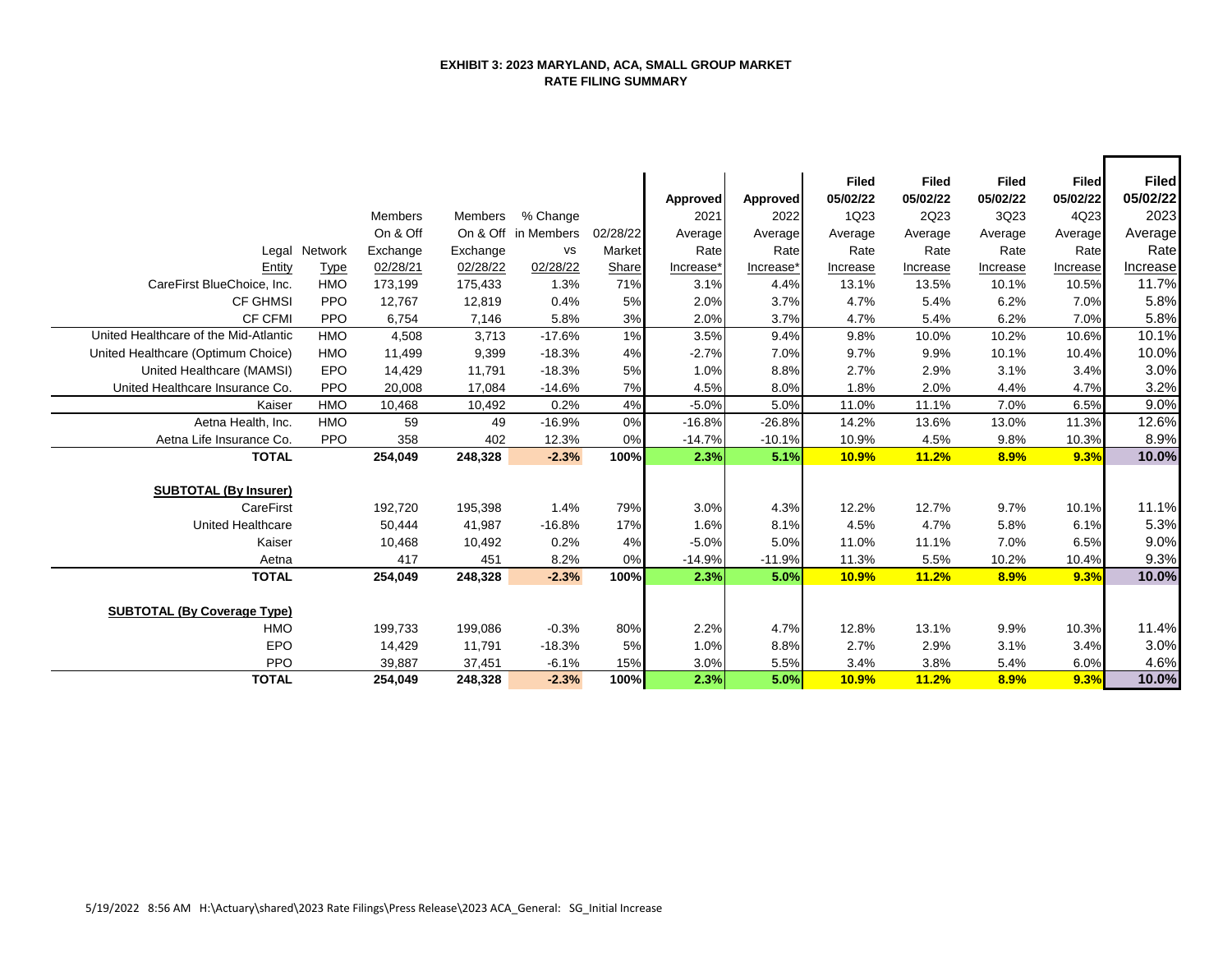### **Exhibit 4 2023 ACA: SMALL GROUP MARKET ILLUSTRATIVE PREMIUM IMPACTS BALTIMORE RATES**

| Lowest Cost Bronze Plan               |            |          |        |         |         | Lowest Cost Bronze Plan               |                |          |        |              |        |
|---------------------------------------|------------|----------|--------|---------|---------|---------------------------------------|----------------|----------|--------|--------------|--------|
|                                       |            | 2022     |        | 2023    |         |                                       |                | 2022     | %      | 2023         |        |
|                                       | Network    | Monthly  | Rate   | Monthly | Monthly |                                       | <b>Network</b> | Monthly  | Rate   | Monthly      | Monthl |
| Carrier                               | Type       | Approved | Change | Filed   | Change  | Carrier                               | <b>Type</b>    | Approved | Change | <b>Filed</b> | Chang  |
| Aetna                                 | HMO        | \$163    | 49%    | \$243   | \$80    | Aetna                                 | <b>HMO</b>     | \$560    | 49%    | \$836        | \$276  |
| Aetna                                 | PPO        | \$242    | 34%    | \$324   | \$82    | Aetna                                 | <b>PPO</b>     | \$832    | 34%    | \$1.117      | \$285  |
| CareFirst BlueChoice                  | HMO        | \$290    | 17%    | \$340   | \$50    | CareFirst BlueChoice                  | <b>HMO</b>     | \$997    | 17%    | \$1.170      | \$173  |
| CareFirst GHMSI/CFMI                  | <b>PPO</b> | \$429    | 4%     | \$447   | \$18    | CareFirst GHMSI/CFMI                  | <b>PPO</b>     | \$1.478  | 4%     | \$1,539      | \$61   |
| Kaiser                                | <b>HMO</b> | \$276    | 4%     | \$287   | \$12    | Kaiser                                | <b>HMO</b>     | \$949    | 4%     | \$989        | \$40   |
| United Healthcare (MAMSI)             | <b>EPO</b> | \$351    | 8%     | \$380   | \$28    | United Healthcare (MAMSI)             | EPO            | \$1.210  | 8%     | \$1.306      | \$97   |
| United Healthcare (Optimum Choice)    | <b>HMO</b> | \$306    | 15%    | \$350   | \$45    | United Healthcare (Optimum Choice)    | <b>HMO</b>     | \$1.052  | 15%    | \$1,206      | \$154  |
| United Healthcare of the Mid-Atlantic | POS        | \$281    | 16%    | \$327   | \$46    | United Healthcare of the Mid-Atlantic | <b>POS</b>     | \$967    | 16%    | \$1,126      | \$158  |
| United Healthcare Insurance Co.       | PPO        | \$370    | 8%     | \$398   | \$28    | United Healthcare Insurance Co.       | <b>PPO</b>     | \$1,272  | 8%     | \$1,370      | \$98   |

| Lowest Cost Silver Plan               |                |          |        |              |         | Lowest Cost Silver Plan               |                 |          |        |         |        |
|---------------------------------------|----------------|----------|--------|--------------|---------|---------------------------------------|-----------------|----------|--------|---------|--------|
|                                       |                | 2022     | %      | 2023         |         |                                       |                 | 2022     | %      | 2023    |        |
|                                       | <b>Network</b> | Monthly  | Rate   | Monthly      | Monthly |                                       | Network         | Monthly  | Rate   | Monthly | Monthl |
| Carrier                               | <u>Type</u>    | Approved | Change | <b>Filed</b> | Change  | Carrier                               | Type            | Approved | Change | Filed   | Chang  |
| Aetna                                 | <b>HMO</b>     | \$276    | 11%    | \$306        | \$30    | Aetna                                 | <b>HMO</b>      | \$949    | 11%    | \$1,053 | \$104  |
| Aetna                                 | <b>PPO</b>     | \$419    | $-12%$ | \$369        | (\$50)  | Aetna                                 | PPO <sub></sub> | \$1.441  | $-12%$ | \$1,272 | (\$169 |
| CareFirst BlueChoice                  | <b>HMO</b>     | \$360    | 14%    | \$409        | \$49    | CareFirst BlueChoice                  | <b>HMO</b>      | \$1.239  | 14%    | \$1.407 | \$168  |
| CareFirst GHMSI/CFMI                  | <b>PPO</b>     | \$492    | $1\%$  | \$498        | \$6     | CareFirst GHMSI/CFMI                  | PPO <sub></sub> | \$1,693  | 1%     | \$1,716 | \$23   |
| Kaiser                                | <b>HMO</b>     | \$292    | 12%    | \$326        | \$34    | Kaiser                                | <b>HMO</b>      | \$1,004  | 12%    | \$1.121 | \$117  |
| United Healthcare (MAMSI)             | <b>EPO</b>     | \$370    | 11%    | \$411        | \$40    | United Healthcare (MAMSI)             | <b>EPO</b>      | \$1.274  | 11%    | \$1,413 | \$139  |
| United Healthcare (Optimum Choice)    | <b>HMO</b>     | \$324    | 17%    | \$378        | \$54    | United Healthcare (Optimum Choice)    | <b>HMO</b>      | \$1.114  | 17%    | \$1,301 | \$187  |
| United Healthcare of the Mid-Atlantic | <b>POS</b>     | \$309    | 16%    | \$359        | \$49    | United Healthcare of the Mid-Atlantic | <b>POS</b>      | \$1,064  | 16%    | \$1.234 | \$170  |
| United Healthcare Insurance Co.       | <b>PPO</b>     | \$390    | 9%     | \$426        | \$36    | United Healthcare Insurance Co.       | <b>PPO</b>      | \$1,341  | 9%     | \$1,466 | \$125  |

| Lowest Cost Silver Plan       |             |          |        |         |         | Lowest Cost Silver Plan               |                |          |        |         |               |
|-------------------------------|-------------|----------|--------|---------|---------|---------------------------------------|----------------|----------|--------|---------|---------------|
|                               |             | 2022     | %      | 2023    |         |                                       |                | 2022     | %      | 2023    |               |
|                               | Network     | Monthly  | Rate   | Monthly | Monthly |                                       | <b>Network</b> | Monthly  | Rate   | Monthly | Monthly       |
| Carrier                       | <b>Type</b> | Approved | Change | Filed   | Change  | <b>Carrier</b>                        | Type           | Approved | Change | Filed   | <b>Change</b> |
| Aetna                         | <b>HMO</b>  | \$276    | 11%    | \$306   | \$30    | Aetna                                 | <b>HMO</b>     | \$949    | 11%    | \$1,053 | \$104         |
| Aetna                         | <b>PPO</b>  | \$419    | $-12%$ | \$369   | (\$50)  | Aetna                                 | <b>PPO</b>     | \$1.441  | $-12%$ | \$1,272 | (\$169)       |
| CareFirst BlueChoice          | <b>HMO</b>  | \$360    | 14%    | \$409   | \$49    | CareFirst BlueChoice                  | <b>HMO</b>     | \$1,239  | 14%    | \$1,407 | \$168         |
| CareFirst GHMSI/CFMI          | <b>PPO</b>  | \$492    | 1%     | \$498   | \$6     | CareFirst GHMSI/CFMI                  | <b>PPO</b>     | \$1,693  | 1%     | \$1,716 | \$23          |
| Kaiser                        | <b>HMO</b>  | \$292    | 12%    | \$326   | \$34    | Kaiser                                | <b>HMO</b>     | \$1,004  | 12%    | \$1,121 | \$117         |
| United Healthcare (MAMSI)     | <b>EPO</b>  | \$370    | 11%    | \$411   | \$40    | United Healthcare (MAMSI)             | <b>EPO</b>     | \$1,274  | 11%    | \$1,413 | \$139         |
| althcare (Optimum Choice)     | <b>HMO</b>  | \$324    | 17%    | \$378   | \$54    | United Healthcare (Optimum Choice)    | <b>HMO</b>     | \$1,114  | 17%    | \$1,301 | \$187         |
| ealthcare of the Mid-Atlantic | <b>POS</b>  | \$309    | 16%    | \$359   | \$49    | United Healthcare of the Mid-Atlantic | <b>POS</b>     | \$1,064  | 16%    | \$1,234 | \$170         |

| Lowest Cost Gold Plan                 |                |          |        |              |               | Lowest Cost Gold Plan                 |            |          |        |         |        |
|---------------------------------------|----------------|----------|--------|--------------|---------------|---------------------------------------|------------|----------|--------|---------|--------|
|                                       |                | 2022     | %      | 2023         |               |                                       |            | 2022     | %      | 2023    |        |
|                                       | <b>Network</b> | Monthly  | Rate   | Monthly      | Monthly       |                                       | Network    | Monthly  | Rate   | Monthly | Monthl |
| Carrier                               | <u>Type</u>    | Approved | Change | <b>Filed</b> | <b>Change</b> | Carrier                               | Type       | Approved | Change | Filed   | Chang  |
| Aetna                                 | <b>HMO</b>     | \$337    | 12%    | \$379        | \$42          | Aetna                                 | <b>HMO</b> | \$1.159  | 13%    | \$1,304 | \$145  |
| Aetna                                 | <b>PPO</b>     | \$452    | 1%     | \$458        | \$6           | Aetna                                 | <b>PPO</b> | \$1,434  | 10%    | \$1,576 | \$142  |
| CareFirst BlueChoice                  | <b>HMO</b>     | \$440    | 15%    | \$505        | \$65          | CareFirst BlueChoice                  | <b>HMO</b> | \$1,660  | 5%     | \$1,739 | \$79   |
| CareFirst GHMSI/CFMI                  | <b>PPO</b>     | \$569    | 4%     | \$589        | \$20          | CareFirst GHMSI/CFMI                  | <b>PPO</b> | \$1,960  | 3%     | \$2,027 | \$67   |
| Kaiser                                | <b>HMO</b>     | \$331    | 13%    | \$373        | \$42          | Kaiser                                | <b>HMO</b> | \$1.140  | 13%    | \$1,285 | \$144  |
| United Healthcare (MAMSI)             | <b>EPO</b>     | \$444    | 7%     | \$474        | \$30          | United Healthcare (MAMSI)             | EPO        | \$1,528  | 7%     | \$1,633 | \$105  |
| United Healthcare (Optimum Choice)    | <b>HMO</b>     | \$374    | 15%    | \$429        | \$56          | United Healthcare (Optimum Choice)    | <b>HMO</b> | \$1,286  | 15%    | \$1,478 | \$192  |
| United Healthcare of the Mid-Atlantic | <b>POS</b>     | \$358    | 15%    | \$412        | \$54          | United Healthcare of the Mid-Atlantic | <b>POS</b> | \$1.231  | 15%    | \$1,419 | \$187  |
| United Healthcare Insurance Co.       | <b>PPO</b>     | \$467    | 7%     | \$497        | \$30          | United Healthcare Insurance Co.       | <b>PPO</b> | \$1,606  | 7%     | \$1.711 | \$105  |

| Lowest Cost Gold Plan             |                  |          |        |              |         | Lowest Cost Gold Plan                 |                |          |        |              |         |
|-----------------------------------|------------------|----------|--------|--------------|---------|---------------------------------------|----------------|----------|--------|--------------|---------|
|                                   |                  | 2022     | %      | 2023         |         |                                       |                | 2022     | %      | 2023         |         |
|                                   | Network          | Monthly  | Rate   | Monthly      | Monthly |                                       | <b>Network</b> | Monthly  | Rate   | Monthly      | Monthly |
| Carrier                           | Type             | Approved | Change | <b>Filed</b> | Change  | <b>Carrier</b>                        | <u>Type</u>    | Approved | Change | <b>Filed</b> | Change  |
| Aetna                             | <b>HMO</b>       | \$337    | 12%    | \$379        | \$42    | Aetna                                 | <b>HMO</b>     | \$1.159  | 13%    | \$1,304      | \$145   |
| Aetna                             | <b>PPO</b>       | \$452    | 1%     | \$458        | \$6     | Aetna                                 | <b>PPO</b>     | \$1.434  | 10%    | \$1,576      | \$142   |
| CareFirst BlueChoice              | <b>HMO</b>       | \$440    | 15%    | \$505        | \$65    | CareFirst BlueChoice                  | <b>HMO</b>     | \$1,660  | 5%     | \$1,739      | \$79    |
| CareFirst GHMSI/CFMI              | <b>PPO</b>       | \$569    | 4%     | \$589        | \$20    | CareFirst GHMSI/CFMI                  | <b>PPO</b>     | \$1,960  | 3%     | \$2,027      | \$67    |
| Kaiser                            | <b>HMO</b>       | \$331    | 13%    | \$373        | \$42    | Kaiser                                | <b>HMO</b>     | \$1.140  | 13%    | \$1,285      | \$144   |
| United Healthcare (MAMSI)         | EPO.             | \$444    | 7%     | \$474        | \$30    | United Healthcare (MAMSI)             | <b>EPO</b>     | \$1,528  | 7%     | \$1,633      | \$105   |
| ed Healthcare (Optimum Choice)    | <b>HMO</b>       | \$374    | 15%    | \$429        | \$56    | United Healthcare (Optimum Choice)    | <b>HMO</b>     | \$1.286  | 15%    | \$1,478      | \$192   |
| ed Healthcare of the Mid-Atlantic | <b>POS</b>       | \$358    | 15%    | \$412        | \$54    | United Healthcare of the Mid-Atlantic | <b>POS</b>     | \$1.231  | 15%    | \$1,419      | \$187   |
| United Healthcare Insurance Co.   | PPO <sub>1</sub> | \$467    | 7%     | \$497        | \$30    | United Healthcare Insurance Co.       | <b>PPO</b>     | \$1,606  | 7%     | \$1,711      | \$105   |

### **SELF-ONLY ILLUSTRATION (AGE 40) FAMILY OF Four ILLUSTRATION (AGES 45, 43, 15, 13)**

| Lowest Cost Bronze Plan       |            |          |        |         |         | Lowest Cost Bronze Plan               |            |          |        |              |                |
|-------------------------------|------------|----------|--------|---------|---------|---------------------------------------|------------|----------|--------|--------------|----------------|
|                               |            | 2022     | %      | 2023    |         |                                       |            | 2022     | %      | 2023         |                |
|                               | Network    | Monthly  | Rate   | Monthly | Monthly |                                       | Network    | Monthly  | Rate   | Monthly      | <b>Monthly</b> |
| Carrier                       | Type       | Approved | Change | Filed   | Change  | Carrier                               | Type       | Approved | Change | <b>Filed</b> | Change         |
| Aetna                         | <b>HMO</b> | \$163    | 49%    | \$243   | \$80    | Aetna                                 | HMO        | \$560    | 49%    | \$836        | \$276          |
| Aetna                         | <b>PPO</b> | \$242    | 34%    | \$324   | \$82    | Aetna                                 | <b>PPO</b> | \$832    | 34%    | \$1,117      | \$285          |
| CareFirst BlueChoice          | <b>HMO</b> | \$290    | 17%    | \$340   | \$50    | CareFirst BlueChoice                  | HMO        | \$997    | 17%    | \$1,170      | \$173          |
| CareFirst GHMSI/CFMI          | <b>PPO</b> | \$429    | 4%     | \$447   | \$18    | CareFirst GHMSI/CFMI                  | <b>PPO</b> | \$1.478  | 4%     | \$1,539      | \$61           |
| Kaiser                        | <b>HMO</b> | \$276    | 4%     | \$287   | \$12    | Kaiser                                | HMO        | \$949    | 4%     | \$989        | \$40           |
| United Healthcare (MAMSI)     | <b>EPO</b> | \$351    | 8%     | \$380   | \$28    | United Healthcare (MAMSI)             | <b>EPO</b> | \$1.210  | 8%     | \$1,306      | \$97           |
| althcare (Optimum Choice)     | <b>HMO</b> | \$306    | 15%    | \$350   | \$45    | United Healthcare (Optimum Choice)    | <b>HMO</b> | \$1.052  | 15%    | \$1,206      | \$154          |
| ealthcare of the Mid-Atlantic | POS        | \$281    | 16%    | \$327   | \$46    | United Healthcare of the Mid-Atlantic | <b>POS</b> | \$967    | 16%    | \$1,126      | \$158          |
| d Healthcare Insurance Co.    | <b>PPO</b> | \$370    | 8%     | \$398   | \$28    | United Healthcare Insurance Co.       | <b>PPO</b> | \$1.272  | 8%     | \$1.370      | \$98           |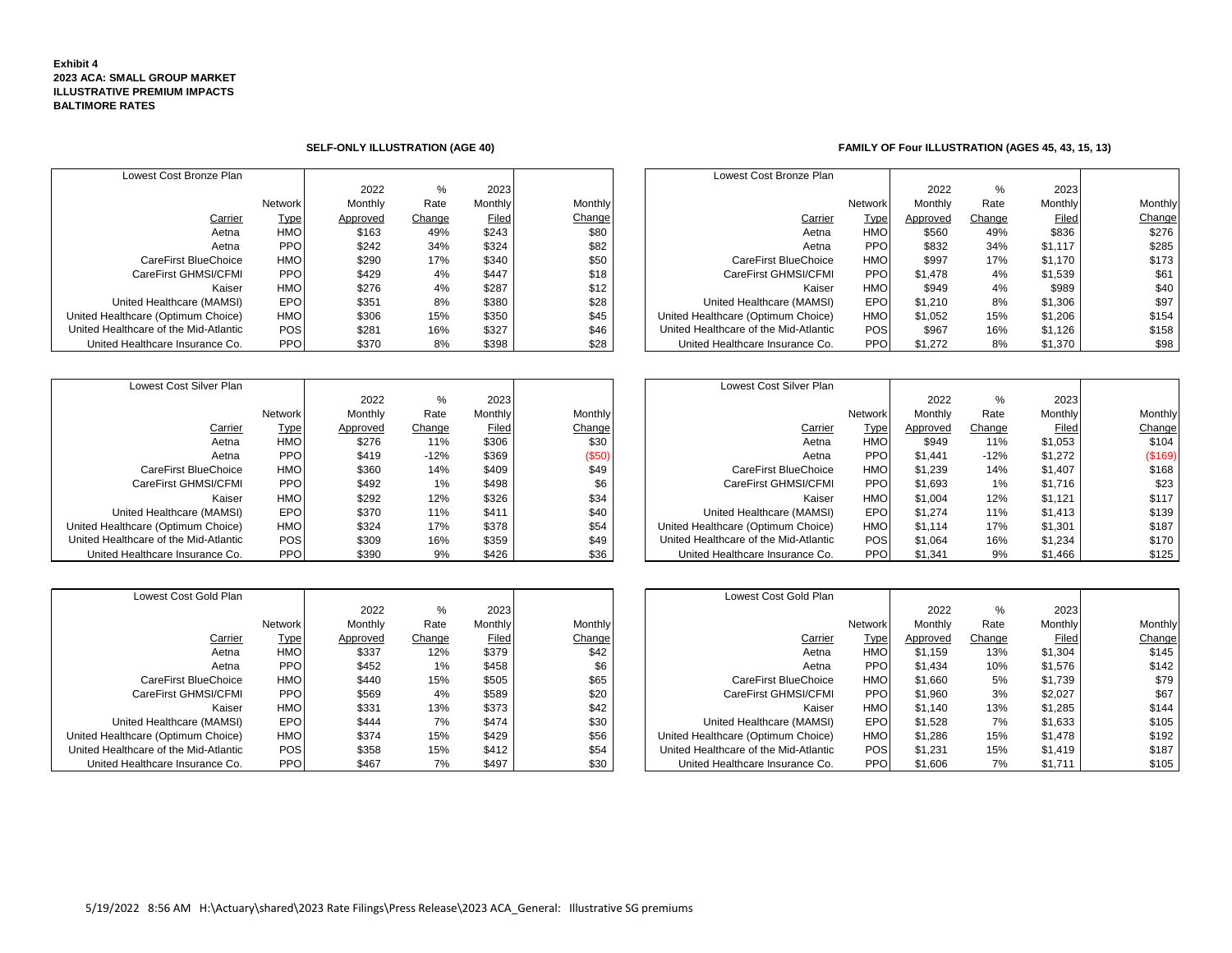### **EXHIBIT 5: 2023 MARYLAND ACA INDIVIDUAL STAND-ALONE DENTAL MARKET RATE FILING SUMMARY**

|            | 3                               | 4           | 5        | 6        | 9        | 10       | 11       | 12              | 13              |                 | 14                       |
|------------|---------------------------------|-------------|----------|----------|----------|----------|----------|-----------------|-----------------|-----------------|--------------------------|
|            |                                 |             |          |          |          |          |          |                 |                 |                 | <b>Filed</b><br>05/02/22 |
|            |                                 |             | Actual   | Actual   |          |          | Approved | <b>Approved</b> | <b>Approved</b> | <b>Approved</b> |                          |
|            |                                 |             | Members  | Members  |          |          | 2019     | 2020            | 2021            | 2021            | 2023                     |
|            |                                 |             | On & Off | On & Off | VS.      | 03/30/22 | Average  | Average         | Average         | Average         | Average                  |
|            | Legal                           | Network     | Exchange | Exchange | 06/30/20 | Market   | Rate     | Rate            | Rate            | Rate            | Rate                     |
| Market     | Entity                          | <u>Type</u> | 3/30/21  | 03/30/22 | ≙        | Share    | Change*  | Change*         | Change*         | Change*         | Increase                 |
| Individual | Alpha Dental                    | <b>DPPO</b> | 3,523    | 4,607    | 30.8%    | 5%       | 3.4%     | $-1.4%$         | $-1.7%$         | 0.0%            | $-4.0%$                  |
| Non-       | CareFirst GHMSI                 | <b>DPPO</b> | 13,492   | 15,825   | 17.3%    | 17%      | 6.6%     | $-0.3%$         | $-5.0%$         | 0.0%            | 9.4%                     |
| Medigap    | CareFirst CFMI                  | <b>DPPO</b> | 31,481   | 36,924   | 17.3%    | 39%      | 6.6%     | $-0.3%$         | $-5.0%$         | 0.0%            | 9.4%                     |
| (INM)      | Delta Dental of PA              | <b>DPPO</b> | 15,629   | 23,344   | 49.4%    | 25%      | 0.0%     | $-2.5%$         | 0.0%            | 0.0%            | $-2.2%$                  |
|            | <b>Dominion Dental Services</b> | DHMO+DPPO   | 9,540    | 14,432   | 51.3%    | 15%      | $-6.5%$  | $-0.5%$         | $-3.1%$         | 1.5%            | 0.0%                     |
|            | <b>TOTAL</b>                    |             | 73,665   | 95,132   | 29.1%    | 100%     | 3.6%     | $-0.7%$         | $-3.7%$         | 0.1%            | 4.5%                     |